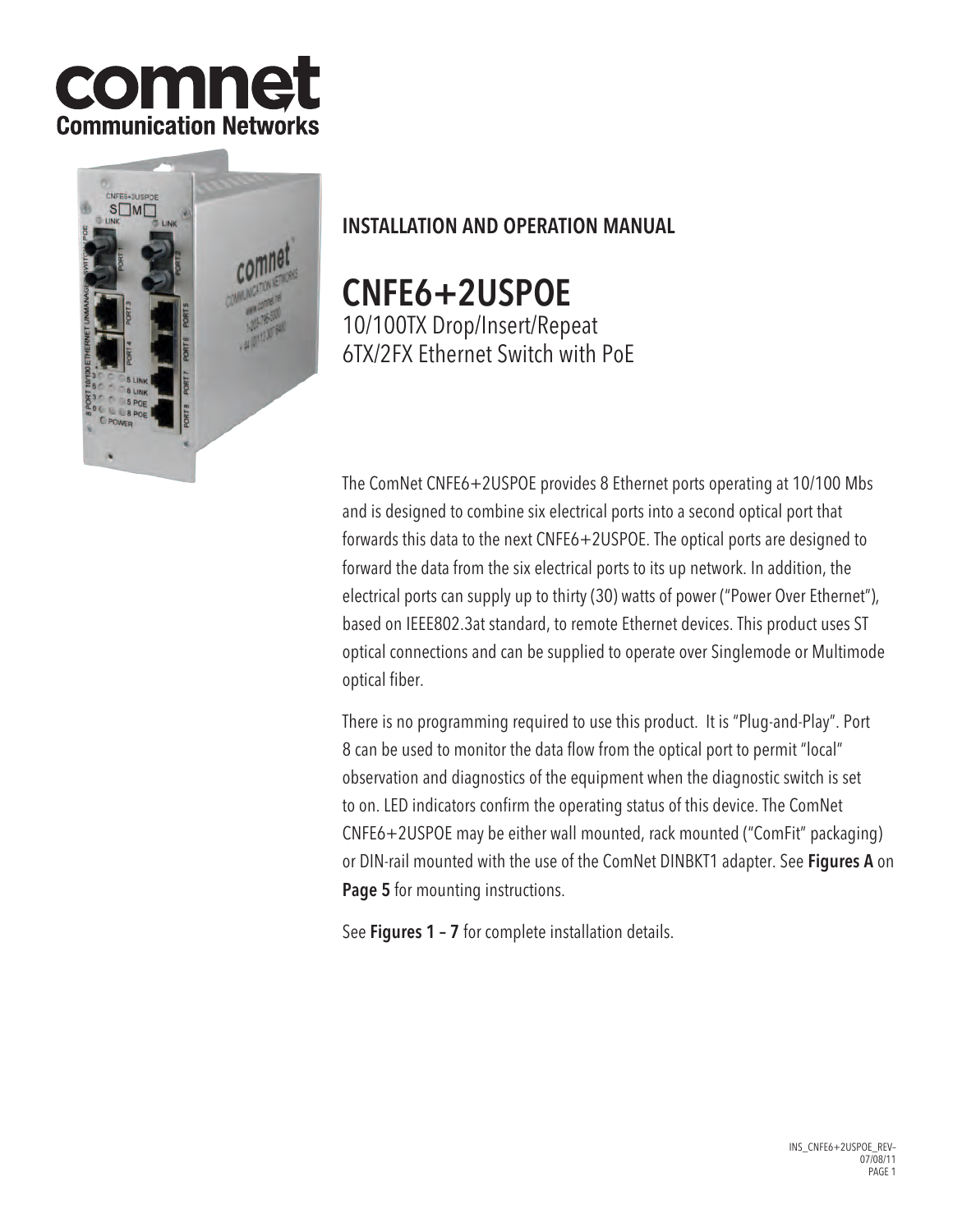## FIGURE 1 – TYPICAL APPLICATION

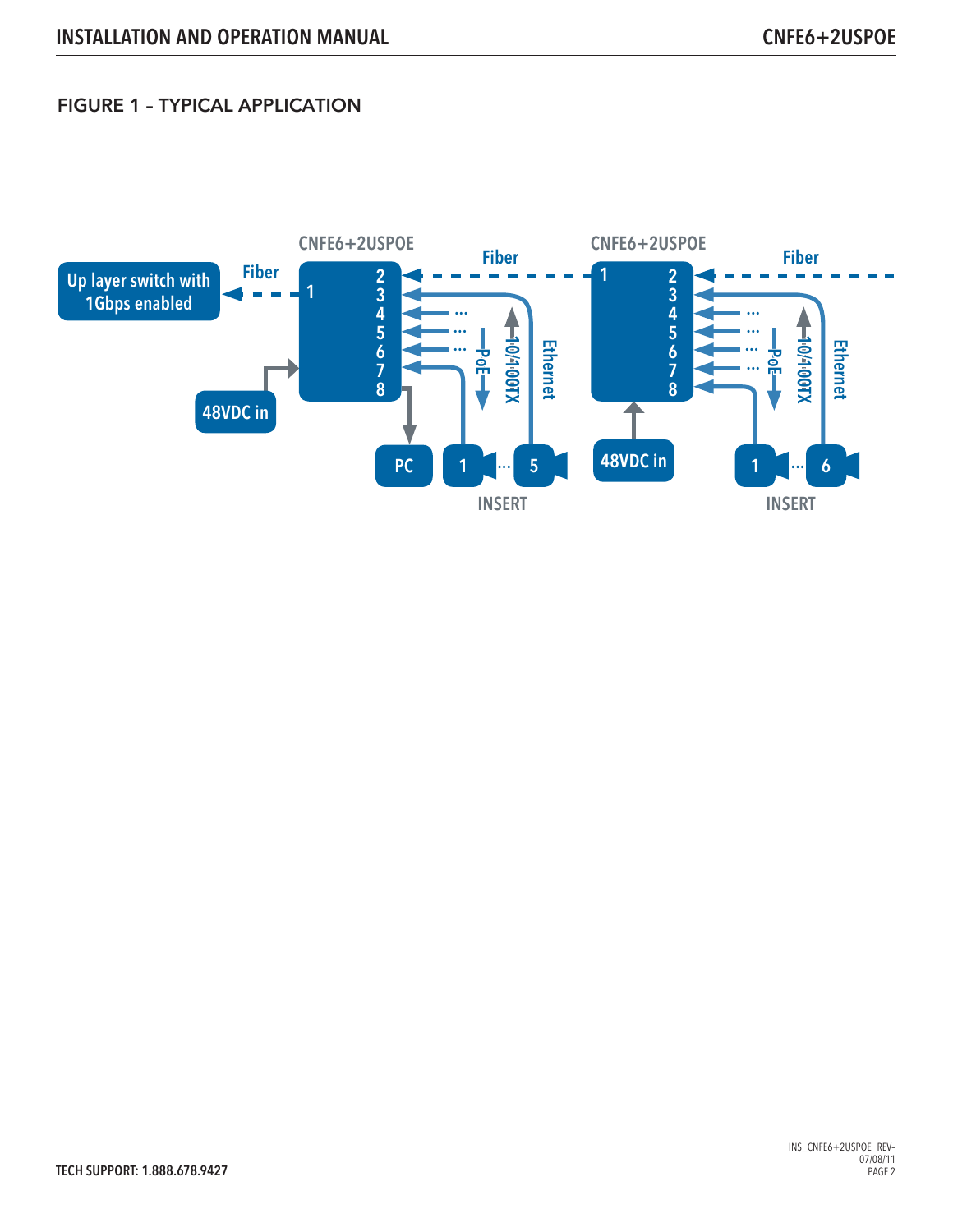## FIGURE 2 – CNFE6+2USPOE



### FIGURE 3 – CNFE6+2USPOE



⊙ ◎  $ON \rightarrow$ PORT VLAN  $\overline{\Xi}$ **DIAGNOSTIC**  $\overline{\mathbb{E}}$ (USE PORT 8) **PWR RTN** i G  $+48V$ 佤 ☺ G

NOTE: Remove Electrical Connector for Rack Mount Units

## FIGURE 4 – REAR SWITCH SETTINGS



| <b>EFFECT</b>                              | <b>PORT</b><br><b>Uplink</b> | <b>DIAGNOSTIC</b> |
|--------------------------------------------|------------------------------|-------------------|
| <b>Uplink &amp; Diagnostic Enabled</b>     | 0 <sub>N</sub>               | 0 <sub>N</sub>    |
| <b>Uplink Enabled, Diagnostic Disabled</b> | 0 <sub>N</sub>               | 0FF               |
| <b>Uplink &amp; Diagnostic Disabled</b>    | 0FF                          | 0 <sub>N</sub>    |
| <b>Uplink &amp; Diagnostic Disabled</b>    | 0FF                          | 0FF               |

NOTE: Diagnostic only functions when Uplink is enabled. When Uplink and Diagnostic are enabled, Port 8 can be connected to all other ports from 1 – 7.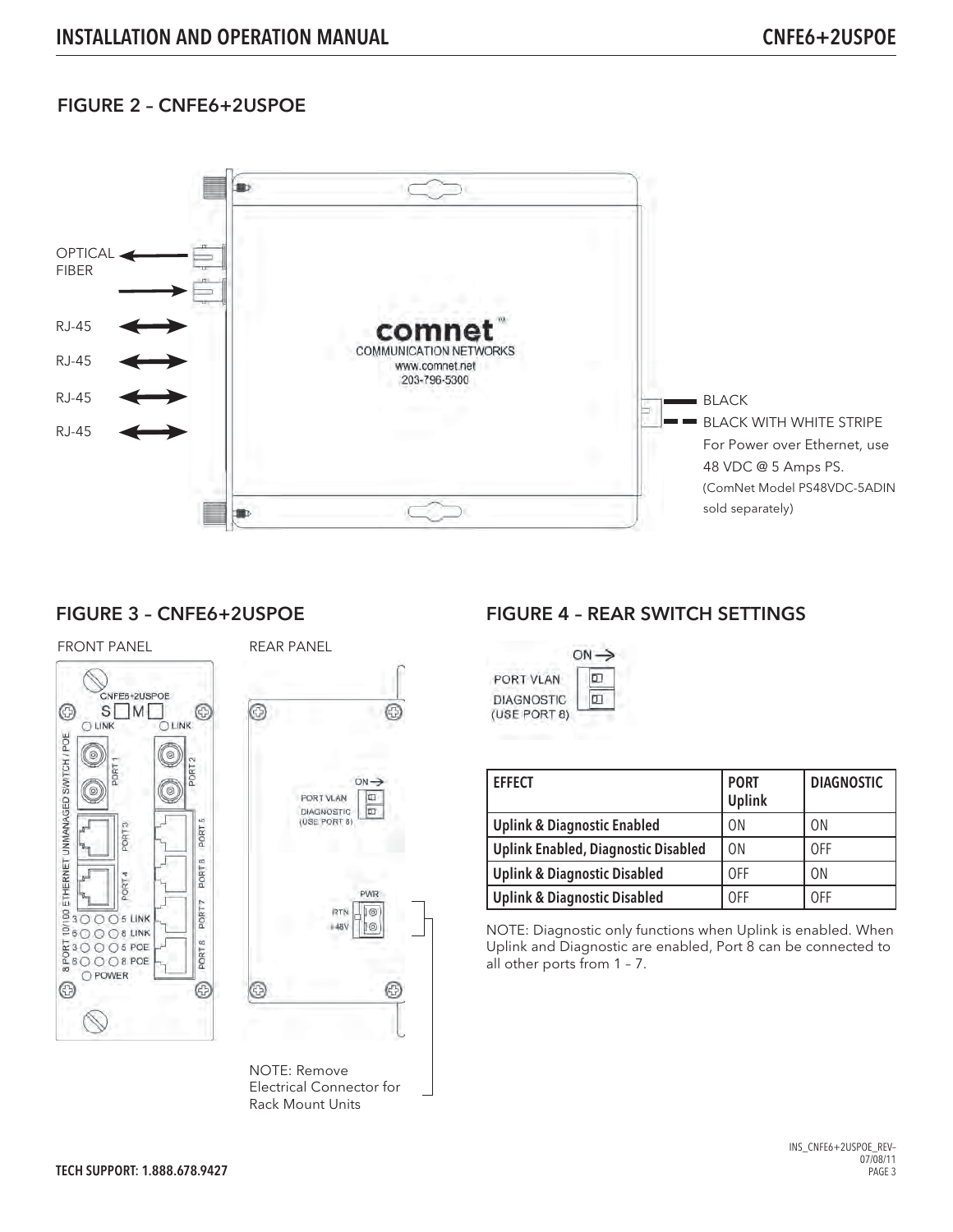## FIGURE 5 – LED INDICATORS

|              | <b>LINK (PORT 1 &amp; 2)</b> | LINK (PORT $3 - 8$ ) | <b>POE (PORT 3 - 8)</b> | <b>POWER</b>      |
|--------------|------------------------------|----------------------|-------------------------|-------------------|
| <b>SOLID</b> | Link Up                      | Link Up              | Power Suppled to PD     | Power Applied     |
| BLINKING     | Data Activity                | Data Activity        | POE Negotiating         |                   |
| <b>OFF</b>   | No Data Link                 | No Data Link         | No Power Supplied       | Power Not Applied |

## FIGURE 6 – APPLICATION DIAGRAM WITHOUT MULTICAST TRAFFIC

IGMP Disabled, Uplink disabled on the units.



PC Connections on Ports 3–8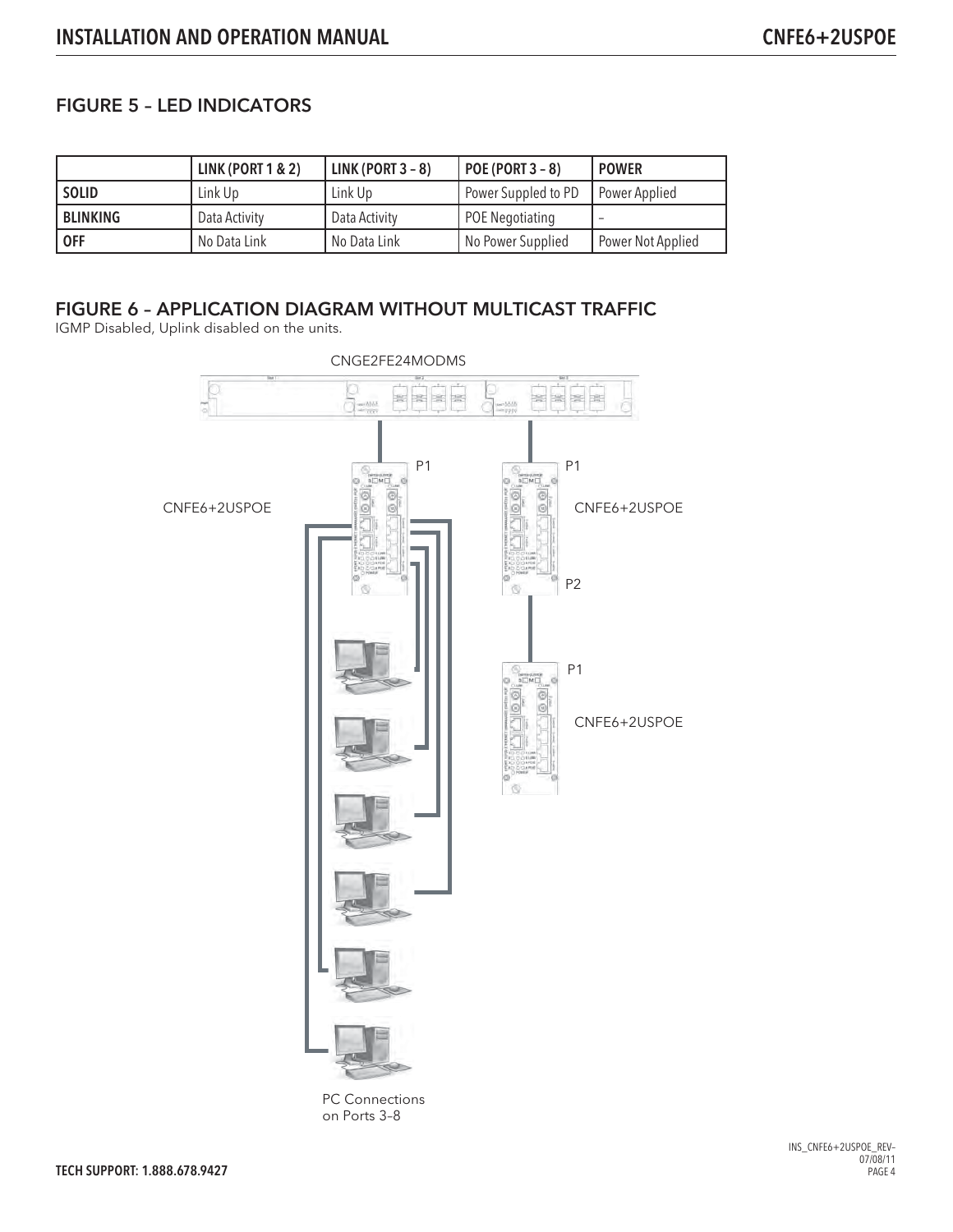## FIGURE 7 – APPLICATION DIAGRAM WITH MULTICAST TRAFFIC

IGMP Enabled, Uplink enabled on the units